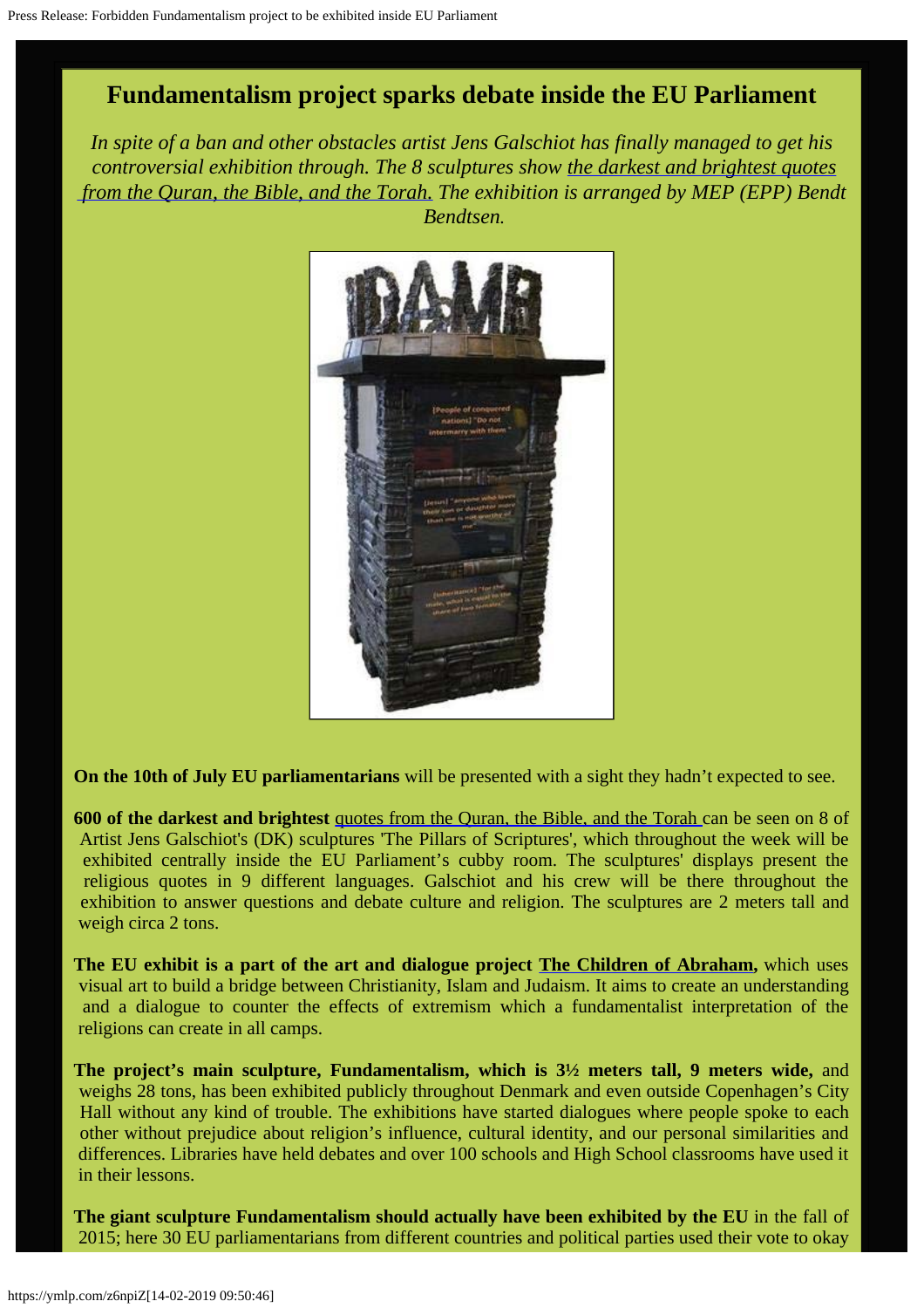#### the exhibition of the sculpture.

**But the exhibition was prohibited by The Bureau**, who under the leadership of Martin Schulz came with a number of vague arguments about not being able to vouch for the safety of the sculpture. It seems they would rather overrule the parliamentarian's rights to exhibit, than engage in an important and very relevant debate about the different religions in Europe. There are apparently some reservations on their part to take up this religious debate. [See article from Der Spiegel](http://www.spiegel.de/politik/ausland/installation-vor-europaparlament-keine-kinder-abrahams-a-1052524.html) (DE).

**Now it will be interesting to see how the politicians receive the exhibition** which shows that all the tree religions have terrible, inhumane *and* good and beautiful sides, and shows that the three religions, text wise, are so alike that one can hardly even tell them apart.

> *It is not the foreigners but our reaction to those foreigners which poses a threat to our civilization.*

> *If we want to avoid radicalization and terrorism there are only two options. Either we create a police state where everyone and everything is completely controlled and monitored. Or we find a way to make all ethnic and religious groups feel that they are accepted in our society and treated as equal citizens. I believe we should choose the latter solution, in order to uphold the open and democratic values of our society. This is the foundation for my art project The Children of Abraham.*

*Jens Galschiot, Artist*

## **Invitation to the Vernissage**

If you are interested in the projecet and have the chance to come to Bruxelles, You are welcome to join the opening of the exhibition in the EU Parliament on Tuesday July

11th. See **[Invitation.](http://www.galschiot.com/wp-content/uploads/2017/06/Invitation_EU_Parlament_Exhibition.pdf)**

## **Background**

**The art and dialogue project 'The Children of Abraham'/Fundamentalism** aims to bridge the gap between the three monotheistic religions - Christianity, Islam and Judaism. It promotes understanding and dialogue in order to counter the extremism, which a fundamentalist view of the religions can cause from by all parties.

**600 of the** brightest ('good') and darkest quotes from their holy books, the Torah, Bible and Koran are to start the debate. The quotes make it evident, that the three religions, text wise, are so alike that one can hardly even tell them apart. In other words; human practice is accountable for the state of the society, not religions.

**The central sculpture 'Fundamentalism' is 3.5 meters high and 9meters in diameter.** It consists of the characters 'F.U.N.D.A.M.E.N.T.A.L.I.S.M'. The huge letters are constructed of 8000 copper books that symbolize the Koran, the Bible and the Torah. They are arranged in a circle on top of a foundation in which 28 screens display changing quotes. On the outside of the circle the bright quotes are displayed.

**10 Pillar of Scriptures (of which 8 are exhibited in the EU Parliament)** work as satellite exhibitions. Each one is two meter tall and build of copper books. The sculptures' displays the religious quotes.





**The sculpture Fundamentalism in Copenhagen - it was forbidden by the EU Bureau.**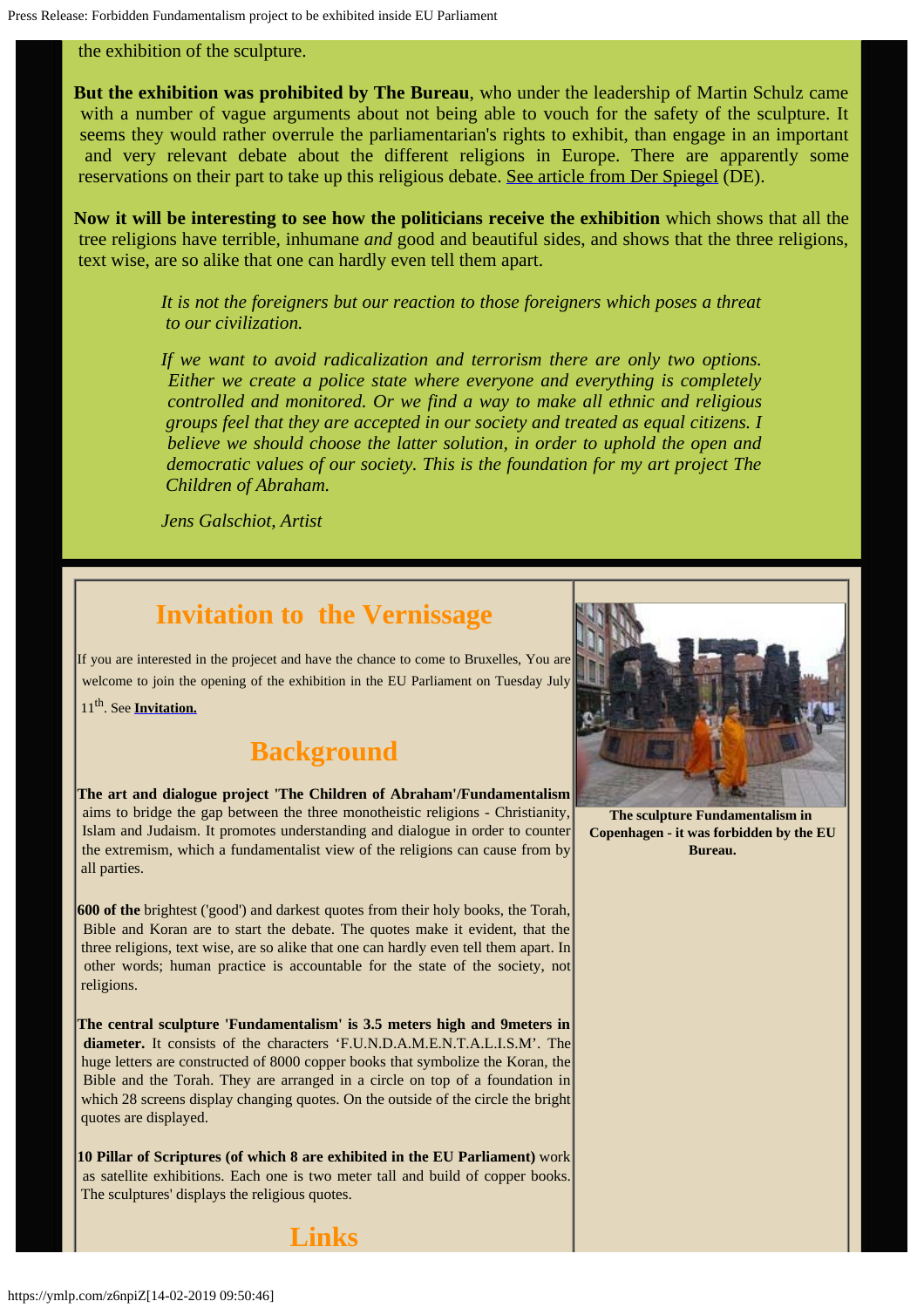

**The Children of Abraham-web page: [fundamentalism](http://www.fundamentalism.dk/en)**

**The religious quotes**: **o** [Quiz](http://www.fundamentalism.dk/quiz/en/index.php?lang=GB) **o** [Quote search](http://www.fundamentalism.dk/quotesearch/index.php?lang=GB) **o** [Screen savers](http://fundamentalism.dk/en/material/download-screensaver/)

**About the art project**: [Introfilm](https://www.youtube.com/watch?feature=player_embedded&v=FIDHCQl-_IY) (15 min) **o** [Wikipedia](http://da.wikipedia.org/wiki/Fundamentalism), **o** [photo](http://fundamentalism.dk/en/material/gallery/)

**Pamphlet with a description and quotes from The Children of Abraham:** [Pamphlets](http://fundamentalism.dk/materiale/koncept-og-dokumenter/) in: [Danish](http://fundamentalism.dk/en/wp-content/uploads/Koncepts/DK_koncept_farve_240614.pdf), [English](http://www.fundamentalism.dk/en/wp-content/uploads/Koncepts/GB_Concept_Color_200614.pdf), [German,](http://www.fundamentalism.dk/en/wp-content/uploads/Koncepts/DE_koncept_Farve_270614.pdf) [French](http://www.fundamentalism.dk/en/wp-content/uploads/Koncepts/FR_koncept_Farve_150914.pdf), [Spanish,](http://www.fundamentalism.dk/en/wp-content/uploads/Koncepts/ES_koncept_GB_citater_Farve_160914.pdf) Dutch, [Polish,](http://www.fundamentalism.dk/en/wp-content/uploads/Koncepts/PL_Koncept_GB_citater_Farve_150914.pdf) [Italian](http://www.fundamentalism.dk/en/wp-content/uploads/Koncepts/IT_Concept.pdf) and [Arabic](http://www.fundamentalism.dk/en/wp-content/uploads/Koncepts/AR_Koncept.pdf).

**About Jens Galschiøt** : [Wikipedia](http://da.wikipedia.org/wiki/Jens_Galschi%C3%B8t) - [CV \(PDF\)](http://www.aidoh.dk/new-struct/About-Jens-Galschiot/CV.pdf?utm_medium=email&utm_campaign=Fernisering+af+en+fundamentalisme-skulptur+...&utm_source=Info-liste+aidoh-YMLP&utm_term=)

### **This mail has been sent from Art In Defence Of Humansm (AIDOH)**

### **Contact to the AIDOH:**

**Galleri Galschiøt** Banevænget 22 5270 Odense N

Ph. DK: (+45) 6618 4058 Ph. Kassel (+45) 6170 3083 Fax:(+45) 6618 4158 E-mail: [aidoh@aidoh.dk](mailto:aidoh@aidoh.dk)

## **About Jens Galschiøt:**

### **General information about Galschiøt can be found at:**

[See Wikipedia:](http://en.wikipedia.org/wiki/Galschi%C3%B8t) [Portrait of the sculptors CV \(PDF\)](http://www.aidoh.dk/new-struct/About-Jens-Galschiot/CV.pdf) **[Gallery Galschiot](http://www.gallerigalschiot.dk/index_en.html)** [Galschot webside](http://www.aidoh.dk/)

 **\*\*\*\*\*\*\*\*\*\*\*\*\*\*\*\*\*\*\*\*\*\*\*\*\*\*\*\*\*\***

## **[Forward this email](https://ymlp.com/forward.php?id=6npiZ)**

**\*\*\*\*\*\*\*\*\*\*\*\*\*\*\*\*\*\*\*\*\*\*\*\*\*\*\*\***

Subscrition and unsubscription of informations from Jens Galschiøt Unsubscribe from this infolist: [Unsubscribe](https://ymlp.com/u.php?id=gbyqqyug) Update your name, e-mail etc. on this list: [Change Profile](https://ymlp.com/u.php?id=gbyqqyug)